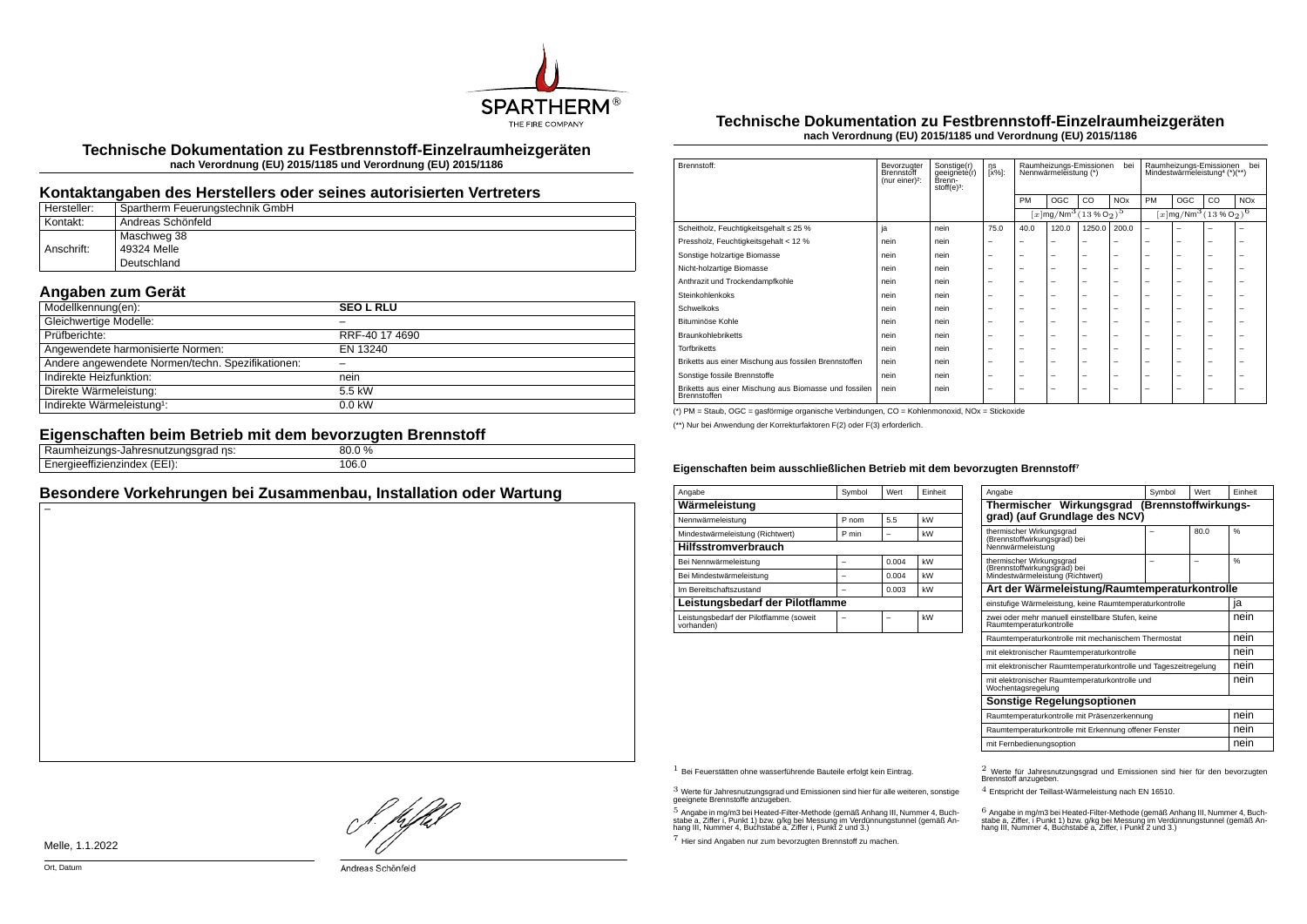

**Technical documentation for solid fuel local space heaters according to Regulation (EU) 2015/1185 and Regulation (EU) 2015/1186**

#### **Contact details of the manufacturer or its authorised representative**

|          | Manufacturer: Spartherm Feuerungstechnik GmbH |
|----------|-----------------------------------------------|
| Contact: | Andreas Schönfeld                             |
|          | Maschweg 38                                   |
| Address: | 49324 Melle                                   |
|          | Deutschland                                   |

# **Details of the unit**

| Model identifier(s):                               | <b>SEO L RLU</b> |
|----------------------------------------------------|------------------|
| Equivalent models:                                 |                  |
| Test reports:                                      | RRF-40 17 4690   |
| Applied harmonised standards:                      | EN 13240         |
| Other technical standards and specifications used: |                  |
| Indirekte Heizfunktion:                            | nein             |
| Direct heat output:                                | 5.5 kW           |
| Indirect heat output <sup>1</sup> :                | $0.0$ kW         |

# **Characteristics when operating with the preferred fuel**

| emcienc<br>.<br>$\mathbf{H}$<br>115.<br>e neating<br>suate | $\sim 0/2$<br>nu |
|------------------------------------------------------------|------------------|
| $\sim$<br>(EEI):<br>∠mcienc∨<br>−neruv ∟<br>пиех"          | 106.0<br>.       |
|                                                            |                  |

# **Special precautions for assembly, installation or maintenance**

#### **Technical documentation for solid fuel local space heaters according to Regulation (EU) 2015/1185 and Regulation (EU) 2015/1186**

| Fuel:                                        | Preferred<br>(only<br>fuel<br>one $)^2$ : | Other suita-<br>ble fuel(s) <sup>3</sup> : | ηs<br>[x%]:              | Heating emissions<br>at nominal<br>heat output (*) |                                                   |                          | Heating emissions at minimum<br>heat output <sup>4</sup> $(*)$ (**) |                          |                                                              |    |                       |
|----------------------------------------------|-------------------------------------------|--------------------------------------------|--------------------------|----------------------------------------------------|---------------------------------------------------|--------------------------|---------------------------------------------------------------------|--------------------------|--------------------------------------------------------------|----|-----------------------|
|                                              |                                           |                                            |                          | PM                                                 | OGC                                               | CO                       | <b>NO<sub>x</sub></b>                                               | PM                       | OGC                                                          | CO | <b>NO<sub>x</sub></b> |
|                                              |                                           |                                            |                          |                                                    | $[x \, \text{mg}/\text{Nm}^3 \, \text{(13%02)}^5$ |                          |                                                                     |                          | $[x]$ mg/Nm <sup>3</sup> (13 % O <sub>2</sub> ) <sup>6</sup> |    |                       |
| Wood logs with moisture content $\leq 25$ %  | ja                                        | nein                                       | 75.0                     | 40.0                                               | 120.0                                             | 1250.0                   | 200.0                                                               | $\overline{\phantom{m}}$ | -                                                            | -  | -                     |
| Compressed wood with moisture content < 12 % | nein                                      | nein                                       |                          | -                                                  | $\overline{\phantom{0}}$                          | $\overline{\phantom{0}}$ | $\overline{\phantom{0}}$                                            | $\overline{\phantom{0}}$ | -                                                            | -  | -                     |
| Other woody biomass                          | nein                                      | nein                                       | -                        | -                                                  | -                                                 | $\overline{\phantom{0}}$ | $\overline{\phantom{0}}$                                            | $\overline{\phantom{0}}$ | -                                                            | -  | -                     |
| Non-woody biomass                            | nein                                      | nein                                       | -                        | -                                                  | -                                                 | $\overline{\phantom{0}}$ | $\overline{\phantom{0}}$                                            | $\overline{\phantom{0}}$ | -                                                            | -  | -                     |
| Anthracite and dry steam coal                | nein                                      | nein                                       |                          | $\overline{\phantom{0}}$                           | $\overline{\phantom{0}}$                          | $\overline{\phantom{m}}$ | $\overline{\phantom{m}}$                                            | $\overline{\phantom{0}}$ | -                                                            | -  | -                     |
| Hard coke                                    | nein                                      | nein                                       | -                        | -                                                  | -                                                 | -                        | $\overline{\phantom{0}}$                                            | $\overline{\phantom{0}}$ | -                                                            | -  | ۰                     |
| Low temperature coke                         | nein                                      | nein                                       | -                        | -                                                  | -                                                 | -                        | $\overline{\phantom{0}}$                                            | $\overline{\phantom{0}}$ | -                                                            | -  | -                     |
| Bituminous coal                              | nein                                      | nein                                       | -                        | -                                                  | -                                                 | -                        | $\overline{\phantom{0}}$                                            | $\overline{\phantom{0}}$ | -                                                            | -  | -                     |
| <b>Lignite briquettes</b>                    | nein                                      | nein                                       | -                        | -                                                  | -                                                 | -                        | $\overline{\phantom{0}}$                                            | $\overline{\phantom{0}}$ | -                                                            | -  | -                     |
| Peat briquettes                              | nein                                      | nein                                       | -                        | -                                                  | -                                                 | -                        | $\overline{\phantom{0}}$                                            | $\overline{\phantom{0}}$ | -                                                            | -  | -                     |
| Blended fossil fuel briquettes               | nein                                      | nein                                       |                          | -                                                  | $\overline{\phantom{0}}$                          | $\overline{\phantom{m}}$ | $\overline{\phantom{m}}$                                            | $\overline{\phantom{0}}$ | -                                                            | -  | -                     |
| Other fossil fue                             | nein                                      | nein                                       | -                        | -                                                  | -                                                 | $\overline{\phantom{0}}$ | $\overline{\phantom{0}}$                                            | $\overline{\phantom{0}}$ | -                                                            | -  | -                     |
| Blended biomass and fossil fuel briquettes   | nein                                      | nein                                       | $\overline{\phantom{0}}$ | -                                                  | -                                                 | -                        | $\overline{\phantom{0}}$                                            | $\overline{\phantom{0}}$ | -                                                            | -  | -                     |

(\*) PM = Dust, OGC = Gaseous organic compound, CO = Carbon monoxide, NOx = Nitrogen oxides

(\*\*) Only required when applying correction factors F(2) or F(3).

#### Characteristics when operating exclusively with the preferred fuel<sup>7</sup>

| Item                                          | Symbol | Value | Unit |  |  |  |  |
|-----------------------------------------------|--------|-------|------|--|--|--|--|
| <b>Heat output</b>                            |        |       |      |  |  |  |  |
| Nominal heat out put                          | P nom  | 5.5   | kW   |  |  |  |  |
| inimum heat out put (indicative)              | P min  |       | kW   |  |  |  |  |
| <b>Auxiliary electricity consumption</b>      |        |       |      |  |  |  |  |
| At nominal heat output                        |        | 0.004 | kW   |  |  |  |  |
| At minimum heat output                        |        | 0.004 | kW   |  |  |  |  |
| In standby mode                               |        | 0.003 | kW   |  |  |  |  |
| Permanent pilot flame power requirement       |        |       |      |  |  |  |  |
| Pilot flame power requirement (if applicable) |        |       | kW   |  |  |  |  |

| Item                                                                           | Symbol                                                | Value | Unit          |  |  |
|--------------------------------------------------------------------------------|-------------------------------------------------------|-------|---------------|--|--|
| Thermal efficiency (usefuel efficiency) (based on<br>NCV)                      |                                                       |       |               |  |  |
| Thermal efficiency (useful efficiency) at<br>nominal heat output               |                                                       | 80.0  | $\frac{9}{6}$ |  |  |
| Thermal efficiency (useful efficiency) at<br>minimum heat out put (indicative) |                                                       |       | $\frac{9}{6}$ |  |  |
| Type of heat output/room temperature control                                   |                                                       |       |               |  |  |
|                                                                                | single stage heat output, no room temperature control |       |               |  |  |
| two or more manual stages, no room temperature control                         |                                                       |       | nein          |  |  |
| with mechanic thermostat room temperature control                              |                                                       |       | nein          |  |  |
| with electronic room tempera ture control                                      |                                                       |       | nein          |  |  |
| with electronic room tempera ture control plus day timer                       |                                                       |       | nein          |  |  |
| with electronic room tempera ture control plus week timer                      | nein                                                  |       |               |  |  |
| Other control options                                                          |                                                       |       |               |  |  |
| Room temperature control, with presence detection                              | nein                                                  |       |               |  |  |
| Room temperature control, with open window detection                           | nein                                                  |       |               |  |  |
| With distance control option                                                   |                                                       |       | nein          |  |  |

3 Values for annual efficiency and emissions shall be given here for all other suitable fuels.

.<br>5 Angabe a, Ziffer i, Punkt 1) bzw. g/kg bei Messung im Verdünnungstunnel (gemäß An-<br>hang III, Nummer 4, Buchstabe a, Ziffer i, Punkt 2 und 3.)<br>hang III, Nummer 4, Buchstabe a, Ziffer i, Punkt 2 und 3.)

7 Here, information is only to be provided on the preferred fuel.

 $1$  No entry is made for fireplaces without water-bearing components.  $2$  Values for annual efficiency and emissions are to be given here for the preferred fuel.

4 Corresponds to the part load heat output according to EN 16510.

.<br>stabe a, Ziffer, i Punkt 1) bzw. g/kg bei Messung im Verdünnungstunner 4, Buch-<br>hang III, Nummer 4, Buchstabe a, Ziffer, i Punkt 2 und 3.)<br>hang III, Nummer 4, Buchstabe a, Ziffer, i Punkt 2 und 3.)

! pfhl

Melle, 1.1.2022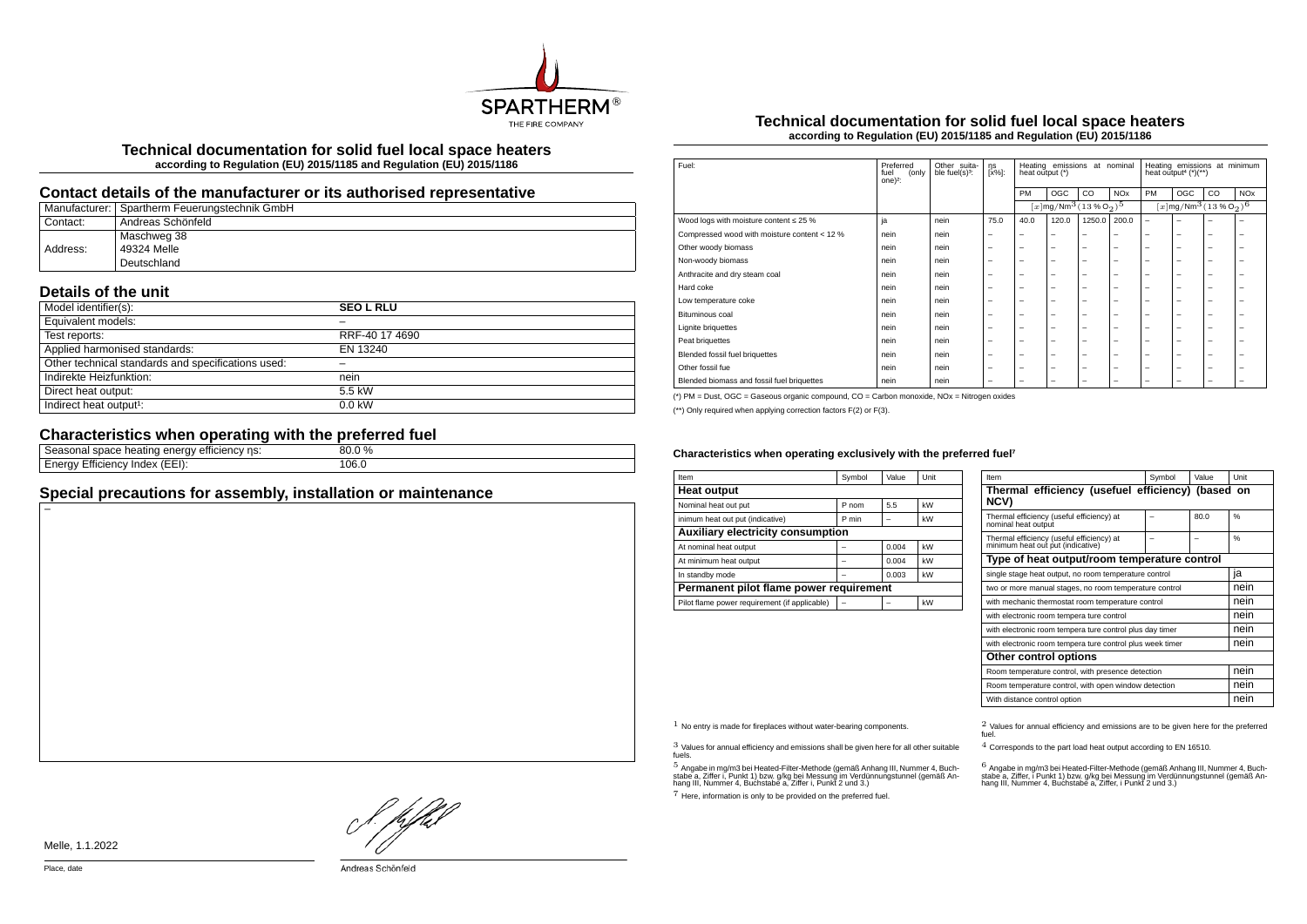

**Documentazione tecnica per riscaldatori singoli a combustibile solido Secondo il regolamento (UE) 2015/1185 e il regolamento (UE) 2015/1186**

#### **Dati di contatto del fabbricante o del suo rappresentante autorizzato**

| Produttore: | Spartherm Feuerungstechnik GmbH |
|-------------|---------------------------------|
| Contatto:   | Andreas Schönfeld               |
|             | Maschweg 38                     |
| Indirizzo:  | 49324 Melle                     |
|             | Deutschland                     |

## **Dettagli del dispositivo**

| . .<br>Identificativo/i del modello/dei modelli: | <b>SEO L RLU</b> |
|--------------------------------------------------|------------------|
| Modelli equivalenti:                             |                  |
| Rapporti di prova:                               | RRF-40 17 4690   |
| Norme armonizzate applicate:                     | EN 13240         |
| Norme e specifiche tecniche utilizzate           |                  |
| Indirekte Heizfunktion:                          | nein             |
| Potenza termica diretta:                         | 5.5 kW           |
| Potenza termica indiretta <sup>1</sup> :         | $0.0$ kW         |

### **Caratteristiche del funzionamento con il combustibile preferito**

| d'ambiente ns: | Efficienza energetica stagionale      | del | riscaldamento 80.0 % |       |
|----------------|---------------------------------------|-----|----------------------|-------|
|                | Indice di efficienza energetica (EEI) |     |                      | 106.0 |

# **Precauzioni speciali per il montaggio, l'installazione o la manutenzione**

**Documentazione tecnica per riscaldatori singoli a combustibile solido Secondo il regolamento (UE) 2015/1185 e il regolamento (UE) 2015/1186**

| Combustibile:                                             | Combustibile<br>preferito<br>(uno solo) <sup>2</sup> : | Altri<br>combustibili<br>idonei <sup>3</sup> : | ηs<br>[x%]:              | Emissioni di riscaldamento degli<br>ambienti alla potenza termica no-<br>minale $(*)$ |                          | Emissioni di riscaldamento degli<br>ambienti alla potenza termica mi-<br>$nima4 (*)(**)$ |                          |                                                            |                          |                          |                       |
|-----------------------------------------------------------|--------------------------------------------------------|------------------------------------------------|--------------------------|---------------------------------------------------------------------------------------|--------------------------|------------------------------------------------------------------------------------------|--------------------------|------------------------------------------------------------|--------------------------|--------------------------|-----------------------|
|                                                           |                                                        |                                                |                          | <b>PM</b>                                                                             | <b>OGC</b>               | CO                                                                                       | <b>NO<sub>x</sub></b>    | PM                                                         | OGC                      | CO                       | <b>NO<sub>x</sub></b> |
|                                                           |                                                        |                                                |                          |                                                                                       |                          | $[x]$ mg/Nm <sup>3</sup> $(13\%$ O <sub>2</sub> ) <sup>5</sup>                           |                          | $[x \, \text{mg}/\text{Nm}^3 \, (13 \, \%\, \text{O}_2)^6$ |                          |                          |                       |
| Ceppi di legno con tenore di umidità ≤ 25 %               | ja                                                     | nein                                           | 75.0                     | 40.0                                                                                  | 120.0                    | 1250.0                                                                                   | 200.0                    | $\overline{\phantom{0}}$                                   | $\overline{\phantom{0}}$ | -                        |                       |
| Legno compresso con tenore di umidità < 12 %              | nein                                                   | nein                                           | $\overline{\phantom{m}}$ | $\overline{\phantom{a}}$                                                              | $\overline{\phantom{a}}$ | -                                                                                        | -                        | -                                                          | $\overline{\phantom{0}}$ | $\overline{\phantom{0}}$ | -                     |
| Altra biomassa legnosa                                    | nein                                                   | nein                                           | $\overline{\phantom{0}}$ | $\overline{\phantom{0}}$                                                              | $\overline{\phantom{0}}$ | -                                                                                        | -                        | $\overline{\phantom{a}}$                                   | $\overline{\phantom{0}}$ | -                        | -                     |
| Biomassa non legnosa                                      | nein                                                   | nein                                           | $\overline{\phantom{0}}$ | $\overline{\phantom{0}}$                                                              | $\overline{\phantom{0}}$ | -                                                                                        | -                        | $\overline{\phantom{a}}$                                   | $\overline{\phantom{0}}$ | -                        | -                     |
| Antracite e carbone secco                                 | nein                                                   | nein                                           | $\overline{\phantom{0}}$ | $\overline{\phantom{0}}$                                                              | $\overline{\phantom{a}}$ | -                                                                                        | -                        | $\overline{\phantom{a}}$                                   | -                        | -                        | -                     |
| Coke metallurgico                                         | nein                                                   | nein                                           | $\overline{\phantom{0}}$ | $\overline{\phantom{0}}$                                                              | $\overline{\phantom{0}}$ | -                                                                                        | -                        | $\overline{\phantom{a}}$                                   | $\overline{\phantom{0}}$ | -                        | -                     |
| Coke a bassa temperatura                                  | nein                                                   | nein                                           | $\overline{\phantom{0}}$ | $\overline{\phantom{0}}$                                                              | $\overline{\phantom{a}}$ | -                                                                                        | -                        | -                                                          | -                        | -                        |                       |
| Carbone bituminoso                                        | nein                                                   | nein                                           | -                        | -                                                                                     | $\overline{\phantom{a}}$ | -                                                                                        | -                        | -                                                          | $\overline{\phantom{0}}$ | ۰                        |                       |
| Mattonelle di lignite                                     | nein                                                   | nein                                           | $\overline{\phantom{0}}$ | $\overline{\phantom{a}}$                                                              | $\overline{\phantom{a}}$ | -                                                                                        | -                        | -                                                          | -                        | -                        |                       |
| Mattonelle di torba                                       | nein                                                   | nein                                           | $\overline{\phantom{0}}$ | $\overline{\phantom{0}}$                                                              | $\overline{\phantom{a}}$ | -                                                                                        | -                        | -                                                          | $\overline{\phantom{0}}$ | -                        |                       |
| Mattonelle di miscela di combustibile fossile             | nein                                                   | nein                                           | $\overline{\phantom{0}}$ | $\overline{\phantom{0}}$                                                              | $\overline{\phantom{0}}$ | -                                                                                        | -                        | $\overline{\phantom{a}}$                                   | $\overline{\phantom{0}}$ | -                        | -                     |
| Altro combustibile fossile                                | nein                                                   | nein                                           | $\overline{\phantom{0}}$ | $\overline{\phantom{0}}$                                                              | $\overline{\phantom{0}}$ | -                                                                                        | $\overline{\phantom{0}}$ | $\overline{\phantom{a}}$                                   | $\overline{\phantom{0}}$ | $\overline{\phantom{0}}$ | -                     |
| Mattonelle di miscela di biomassa e combusti bile fossile | nein                                                   | nein                                           | $\overline{\phantom{0}}$ | $\overline{\phantom{0}}$                                                              | $\overline{\phantom{0}}$ | -                                                                                        | -                        | -                                                          | -                        | -                        |                       |

(\*) PM = Polvere, OGC = Composti organici gassosi, CO = Monossido di carbonio, NOx = Ossidi di azoto

(\*\*) Richiesto solo quando si applicano i fattori di correzione F(2) o F(3).

#### Caratteristiche del funzionamento con il combustibile preferito<sup>7</sup>

| Dato                                                  | Simbolo | Valore | Unità |  |  |
|-------------------------------------------------------|---------|--------|-------|--|--|
| Potenza termica                                       |         |        |       |  |  |
| Potenza termica nominale                              | P nom   | 5.5    | kW    |  |  |
| Potenza termica minima (indicativa)                   | P min   |        | kW    |  |  |
| Consumo ausiliario di energia elettrica               |         |        |       |  |  |
| Alla potenza termica nominale                         |         | 0.004  | kW    |  |  |
| Alla potenza termica minima                           |         | 0.004  | kW    |  |  |
| Im Bereitschaftszustand                               |         | 0.003  | kW    |  |  |
| Leistungsbedarf der Pilotflamme                       |         |        |       |  |  |
| Leistungsbedarf der Pilotflamme (soweit<br>vorhanden) |         |        | kW    |  |  |

| Dato                                                                                         | Simbolo | Valore | Unità |  |  |  |
|----------------------------------------------------------------------------------------------|---------|--------|-------|--|--|--|
| Thermischer Wirkungsgrad<br>(Brennstoffwirkungs-<br>grad) (auf Grundlage des NCV)            |         |        |       |  |  |  |
| thermischer Wirkungsgrad<br>(Brennstoffwirkungsgrad) bei<br>Nennwärmeleistung                |         | 80.0   | %     |  |  |  |
| thermischer Wirkungsgrad<br>(Brennstoffwirkungsgrad) bei<br>Mindestwärmeleistung (Richtwert) |         |        | %     |  |  |  |
| Art der Wärmeleistung/Raumtemperaturkontrolle                                                |         |        |       |  |  |  |
| einstufige Wärmeleistung, keine Raumtemperaturkontrolle                                      |         |        | ia    |  |  |  |
| zwei oder mehr manuell einstellbare Stufen, keine<br>Raumtemperaturkontrolle                 |         |        | nein  |  |  |  |
| Raumtemperaturkontrolle mit mechanischem Thermostat                                          |         |        | nein  |  |  |  |
| mit elektronischer Raumtemperaturkontrolle                                                   |         |        | nein  |  |  |  |
| mit elektronischer Raumtemperaturkontrolle und Tageszeitregelung                             |         |        | nein  |  |  |  |
| mit elektronischer Raumtemperaturkontrolle und<br>Wochentagsregelung                         |         |        |       |  |  |  |
| <b>Sonstige Regelungsoptionen</b>                                                            |         |        |       |  |  |  |
| Raumtemperaturkontrolle mit Präsenzerkennung                                                 |         |        | nein  |  |  |  |
| Raumtemperaturkontrolle mit Erkennung offener Fenster                                        |         |        |       |  |  |  |
| mit Fernbedienungsoption                                                                     |         |        |       |  |  |  |

3 Werte für Jahresnutzungsgrad und Emissionen sind hier für alle weiteren, sonstige geeignete Brennstoffe anzugeben.

.<br>5 Angabe in mg/m3 bei Heated-Filter-Methode (gemäß Anhang III, Nummer 4, Buch-<br>stabe a, Ziffer i, Punkt 1) bzw. g/kg bei Nessung im Verdünnungstunnel (gemäß An-<br>hang III, Nummer 4, Buchstabe a, Ziffer i, Punkt 2 und 3.)

7 Hier sind Angaben nur zum bevorzugten Brennstoff zu machen.

1 Bei Feuerstätten ohne wasserführende Bauteile erfolgt kein Eintrag. 2 Werte für Jahresnutzungsgrad und Emissionen sind hier für den bevorzugten Brennstoff anzugeben.

4 Entspricht der Teillast-Wärmeleistung nach EN 16510.

.<br>stabe a, Ziffer, i Punkt 1) bzw. g/kg bei Messung im Verdünnungstunnel (gemäß An-<br>hang III, Nummer 4, Buchstabe a, Ziffer, i Punkt 2 und 3.)<br>hang III, Nummer 4, Buchstabe a, Ziffer, i Punkt 2 und 3.)

hDel